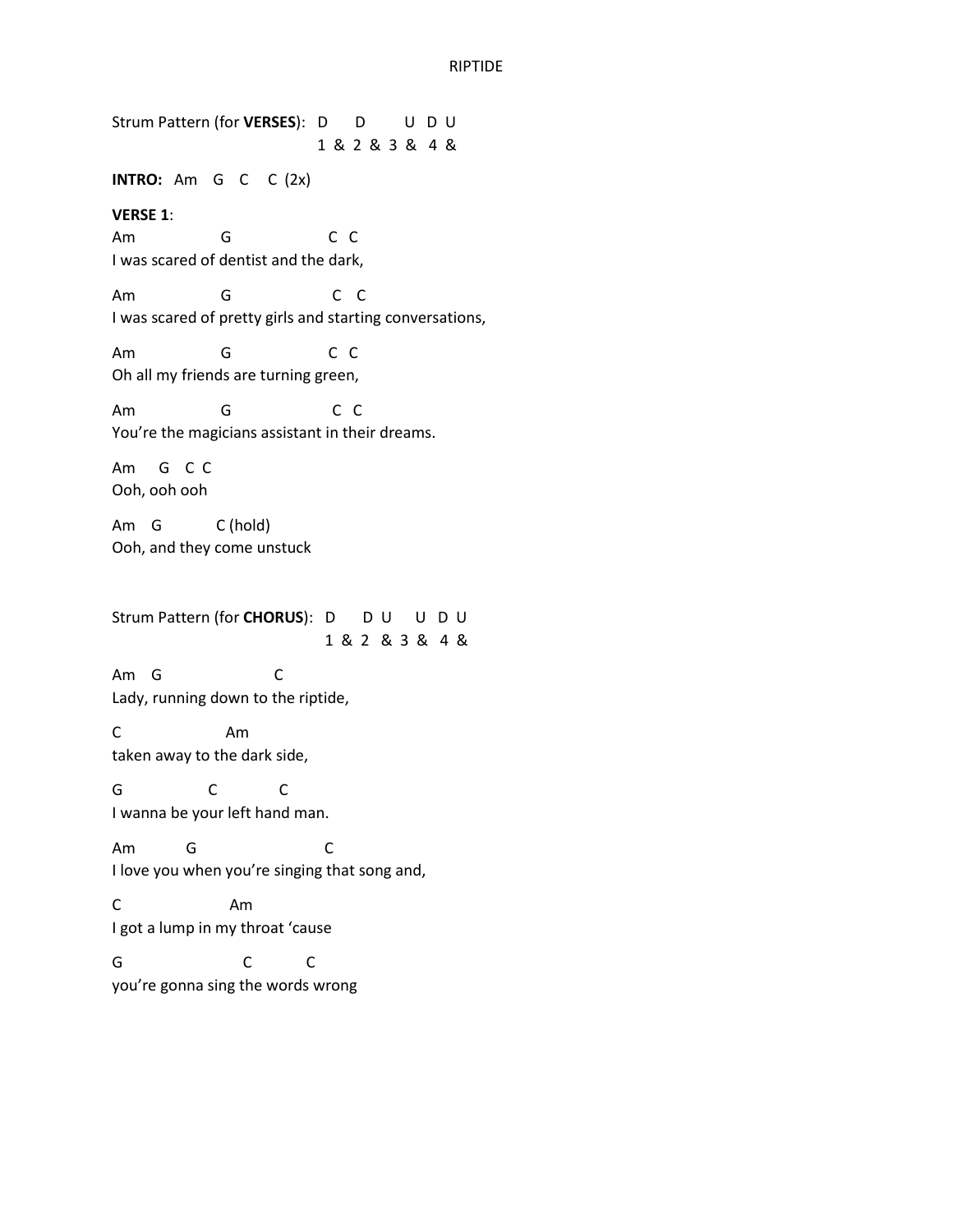Strum Pattern (for **VERSE**): D D U D U 1 & 2 & 3 & 4 &

**VERSE 2**:

Am G C C There's this movie that I think you'll like,

Am G C C this guy decides to quit his job and heads to New York City,

Am G C C this cowboy's running from himself,

Am G C C And she's been living on the highest shelf

Am G C C Ooh, ooh ooh

Am G C (hold) Ooh, and they come unstuck

Strum Pattern (for **CHORUS**): D D U U D U 1 & 2 & 3 & 4 &

Am G C Lady, running down to the riptide,

C Am taken away to the dark side,

G C C I wanna be your left hand man.

Am G C I love you when you're singing that song and,

C Am I got a lump in my throat 'cause

G C C you're gonna sing the words wrong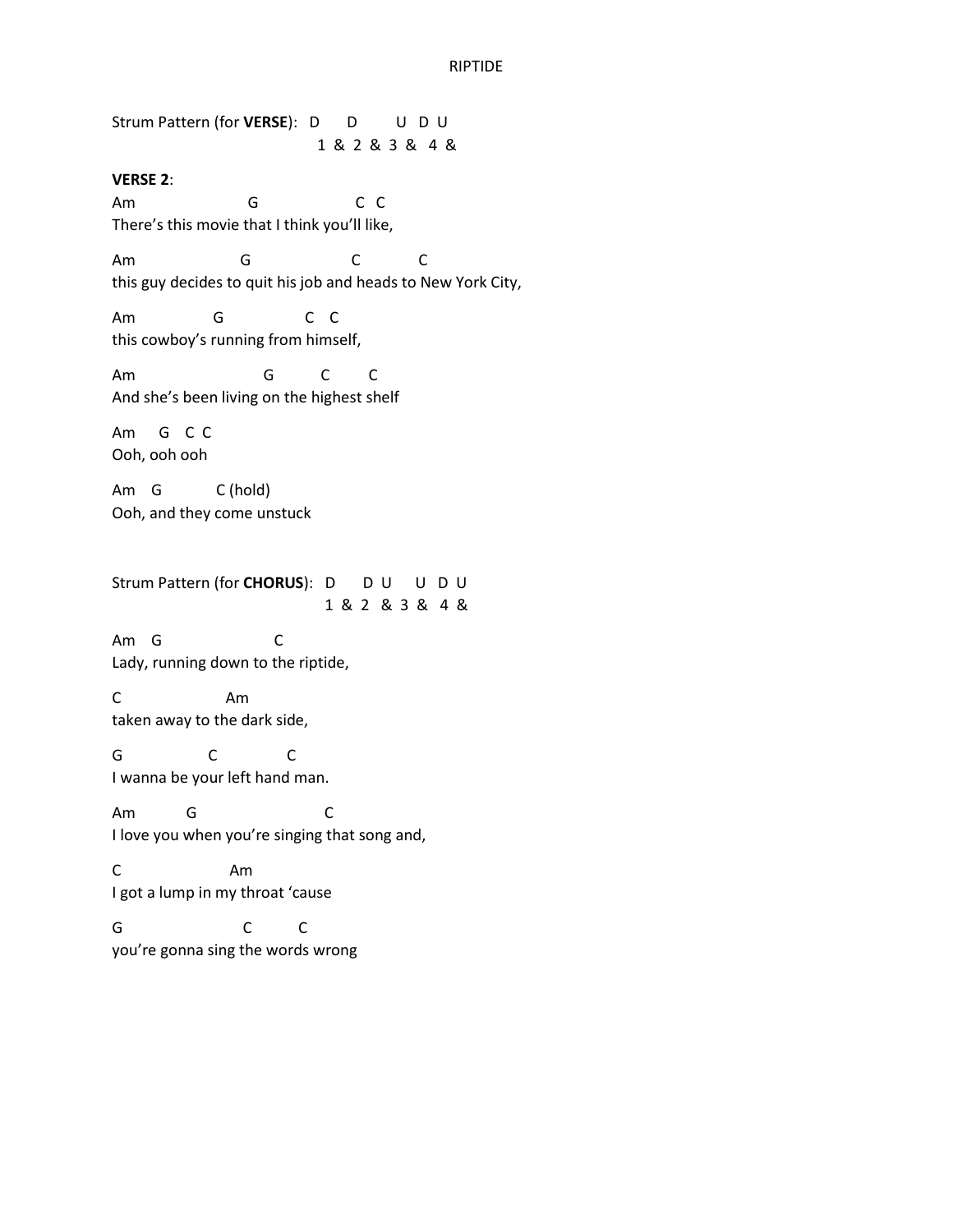Fingerpicking (4x) --------------------------------------------------------------- --------------------------0----(h)---3----------------0--------- -------2---(h)----4--------------------------2------------------ --------------------------------------------------------------- Strum Pattern (for **BRIDGE**): D D U U D U (Play each chords 2x) 1 & 2 & 3 & 4 & Am G I just wanna, I just wanna know, C<sub>F</sub> If you're gonna, if you're gonna stay, Am G I just gotta, I just gotta know, C F (strum and hold) I can't have it, I can't have it any other way Strum once and hold:

Am G C I swear she's destined for the screen,

Am G C Closest thing to Michelle Pfeiffer that you've ever seen, oh